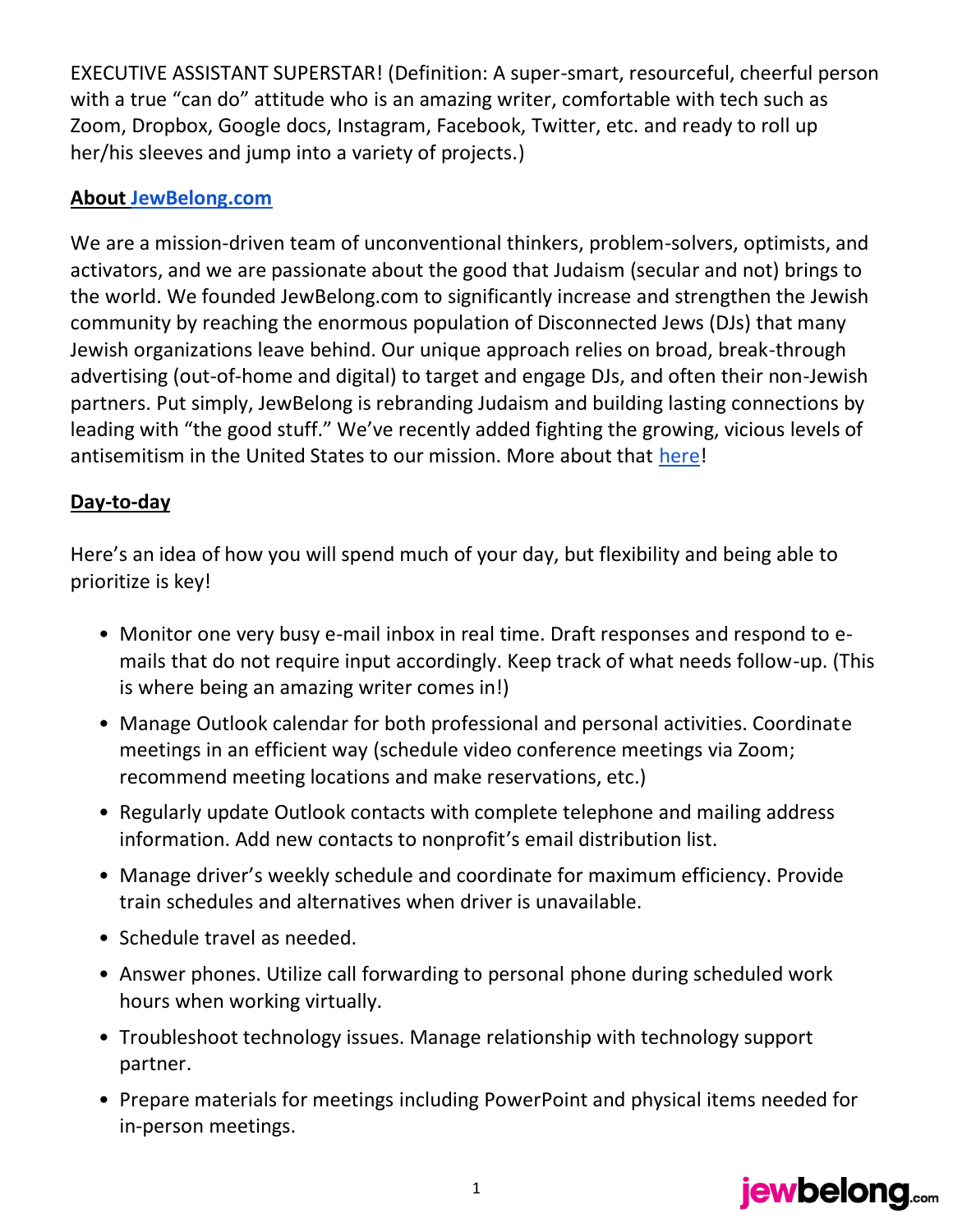- Manage coordination of webinars and speaking engagements (including ensuring audiovisual requirements are met for in-person events).
- Monitor and reply to nonprofit's social media comments and e-mails. Occasionally post on nonprofit's social media channels.
- Manage expenses and vendor payments, credit card statements, wire transfers and donations for nonprofit. Assist with personal expenses, personal credit card statements and wire transfers as needed.
- Track and manage political donations, as well as charitable donations from two Donor Advised Funds.
- Manage invitations, follow up and guest lists for events.

# **Skills that you'll need to succeed**

- You must be an exceptional writer. This means correct grammar, punctuation, and clear, logical writing 100% of the time. You'll need to be polite, friendly, and professional on the phones at all times as well.
- The right person will have a can-do, professional attitude and enjoy being involved in a wide variety of projects. Ability to prioritize multiple tasks, work effectively under deadlines, and take direction.
- Experience/expertise with posting on social platforms (feed and stories), including Instagram, Facebook and Twitter.
- Technical fluency: Interest in the latest technical advances is VERY important. This will help you do your job as efficiently as possible and help keep us on top of our technological games as well. The more you can outsource to the latest app the better! Affinity for all technology, understanding of cloud-based systems, latest apps, security, and overall knowing how to make technology easier for us.
- Minimum of six years of executive assistant experience or, a combination of training, education, and experience that provides the required knowledge and abilities.
- Confidentiality, discretion, and trust are extremely important and are crucial to success.
- Experience with Adobe Suite is a big plus!

### **Location**

You'll work out of a home office in Summit, NJ. The house is a fifteen-minute walk from the Summit, NJ train station. We will be moving into New York City in early 2022. Our home has multiple rescue dogs.